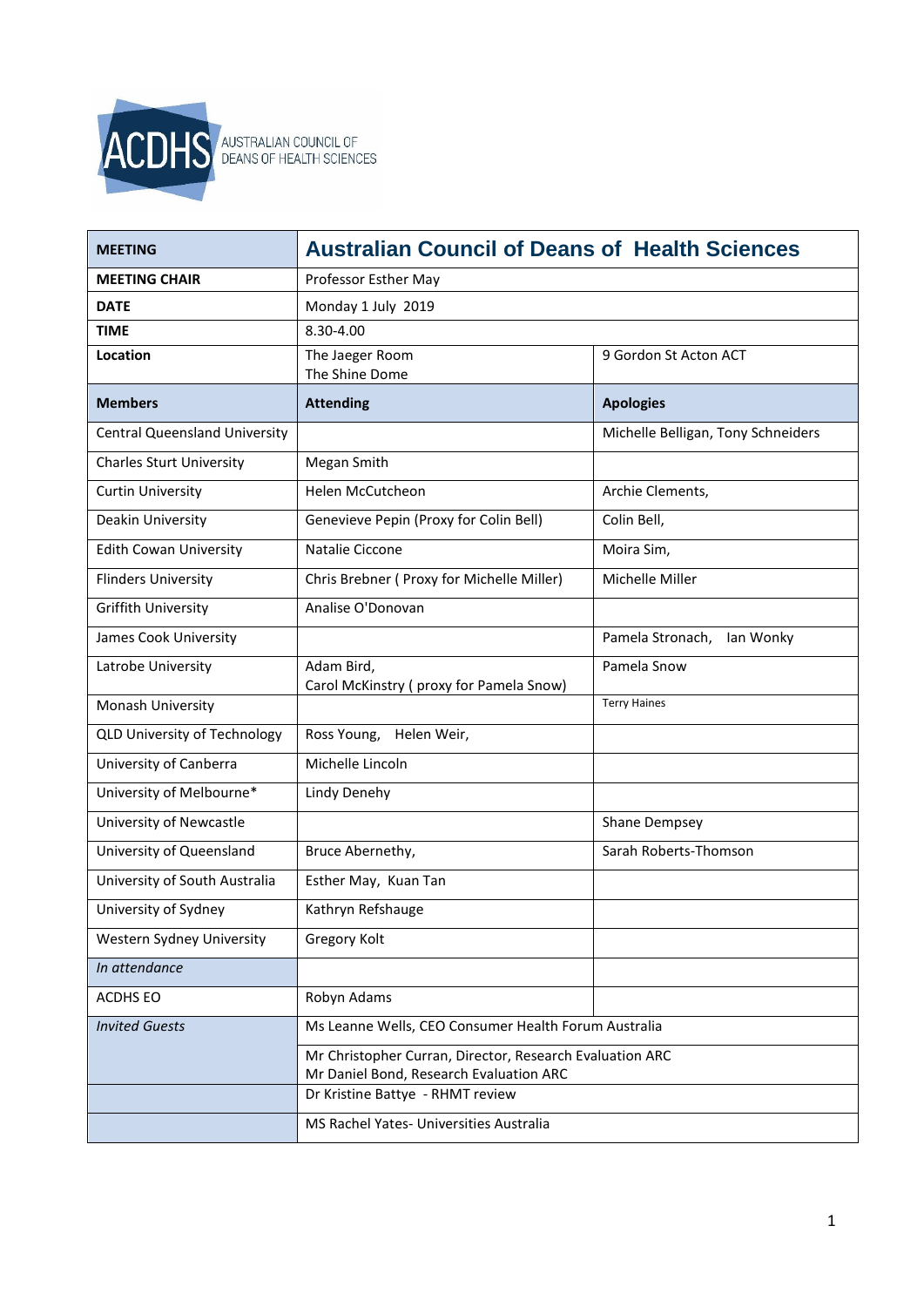| <b>Australian Council of Deans of Health Sciences</b><br><b>MEETING</b> |                                                                                            |                                   |  |
|-------------------------------------------------------------------------|--------------------------------------------------------------------------------------------|-----------------------------------|--|
| 1 July 2019                                                             |                                                                                            |                                   |  |
|                                                                         | <b>Meeting Minutes</b>                                                                     |                                   |  |
| Item                                                                    |                                                                                            | <b>Actions</b>                    |  |
| $\mathbf 1$                                                             | Welcome, introductions and apologies                                                       |                                   |  |
|                                                                         | The chair acknowledged the Ngunnawal people as the Traditional Owners of the               |                                   |  |
|                                                                         | Canberra region. We pay our respects to the Ngunnawal elders past and present.             |                                   |  |
|                                                                         | Following general introductions, the Chair welcomed new university member - the            |                                   |  |
|                                                                         | University of Melbourne- represented today by Lindy Denehey.                               |                                   |  |
|                                                                         | Also welcomed were new/proxy representatives - Analise O'Donovan (Griffith), Helen         |                                   |  |
|                                                                         | McCutcheon (Curtin), Genevieve Pepin (Deakin), Chris Brebner (Flinders), Carol             |                                   |  |
|                                                                         | McKinstry (La Trobe) and Kuan Tan (Uni SA).                                                |                                   |  |
|                                                                         | Apologies as noted in the attendance table above.                                          |                                   |  |
|                                                                         |                                                                                            | Chair to sign<br>approved minutes |  |
|                                                                         | The minutes of the 21 March 2019 ACDHS meeting were accepted                               |                                   |  |
|                                                                         | Moved-Kathryn Refshauge; seconded-Megan Smith and accepted by the meeting.                 |                                   |  |
|                                                                         | Action items status report                                                                 |                                   |  |
|                                                                         | The outstanding chief officers contact list has now been received and is<br>embedded       |                                   |  |
|                                                                         | Correspondence received-                                                                   | <b>NAHAC Contact List</b>         |  |
|                                                                         | noted (att 1c to the agenda)                                                               | - June 2019.pdf                   |  |
|                                                                         |                                                                                            |                                   |  |
| $\overline{\mathbf{2}}$                                                 | Governance                                                                                 |                                   |  |
|                                                                         | <b>ACDHS membership Criteria</b><br>➤                                                      |                                   |  |
|                                                                         | Following considerable discussion, members agreed to a staged approach to change,          |                                   |  |
|                                                                         | 1. Members agreed to add 4 professions to the ACDHS specified list of professions          |                                   |  |
|                                                                         | The four professions are: Audiology, Paramedicine, Psychology and Social<br>$\bullet$      |                                   |  |
|                                                                         | Work<br>$\Box$ ACDHS website and information to be updated                                 |                                   |  |
|                                                                         | $\Box$ Communication plan to be developed                                                  |                                   |  |
|                                                                         | Future discussions may consider a broader listing or a general phrase such as<br>$\bullet$ |                                   |  |
|                                                                         | 'Membership requires that three or more of the health related allied health                |                                   |  |
|                                                                         | disciplines are taught and accredited". The latter approach could negate the               |                                   |  |
|                                                                         | need for a profession by profession approach to discussions for inclusion or               |                                   |  |
|                                                                         | otherwise and also not require defining 'allied health' as such.                           |                                   |  |
|                                                                         | $\Box$ However there was a request for a paper on the definition of allied health          |                                   |  |
|                                                                         |                                                                                            |                                   |  |
|                                                                         | 2. Maintaining the requirement for teaching three or more accredited programs of the       |                                   |  |
|                                                                         | specified professions.                                                                     |                                   |  |
|                                                                         | Differentiating single profession councils from the multi-professional                     |                                   |  |
|                                                                         | membership of ACDHS was the key factor in maintaining this requirement                     |                                   |  |
|                                                                         | Contrary views were based on adopting an all-inclusive approach<br>$\bullet$               |                                   |  |
|                                                                         |                                                                                            |                                   |  |
|                                                                         | 3. There was some discussion about the name of the organisation given its focus on         |                                   |  |
|                                                                         | allied health. Health Sciences was not indicative of the professions of allied health. No  |                                   |  |
|                                                                         | action recommended at this stage, but rather flagged for future consideration.             |                                   |  |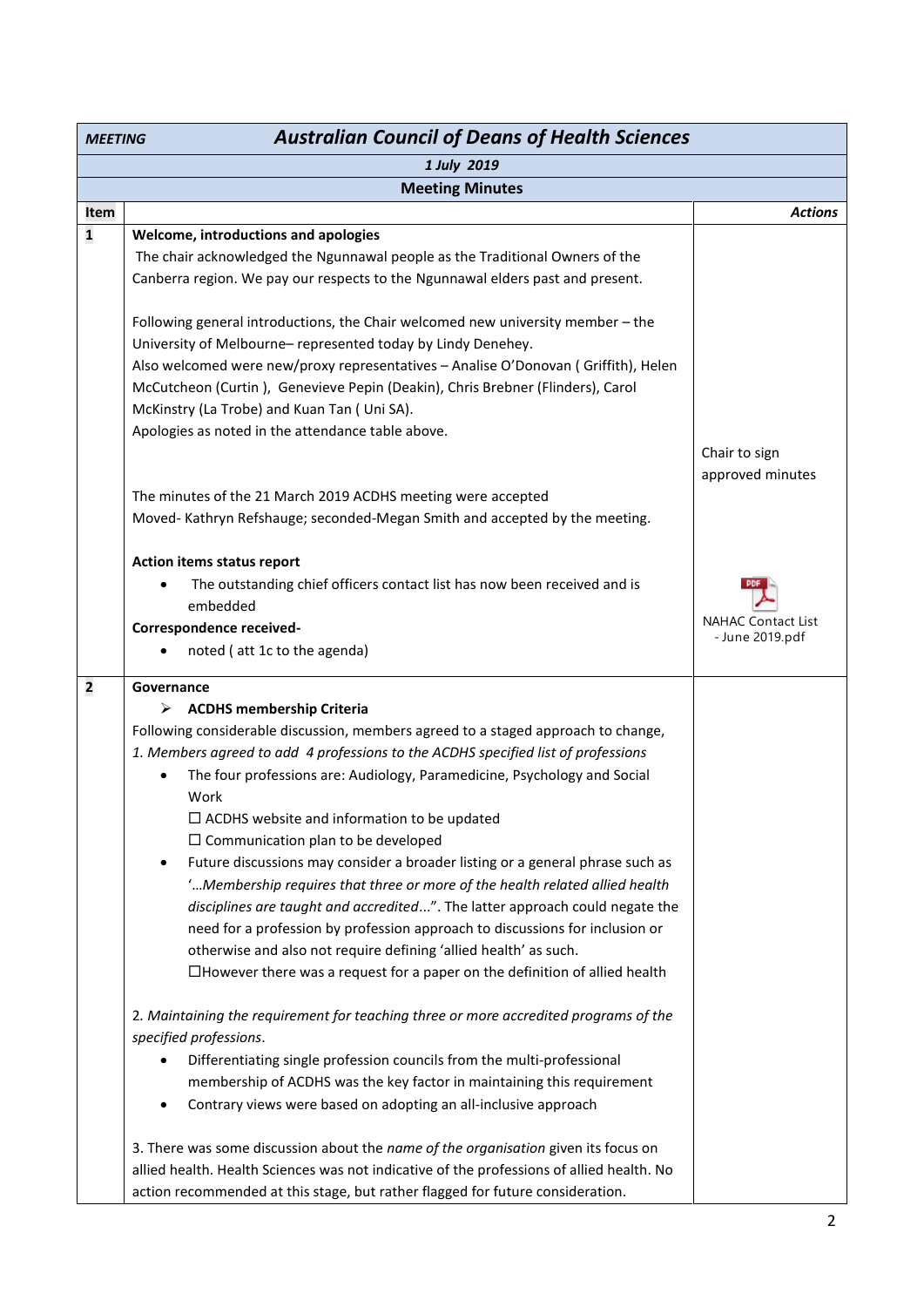| ➤          | <b>ACDHS sponsorship</b>                                                                  |                                                |
|------------|-------------------------------------------------------------------------------------------|------------------------------------------------|
|            | Mixed views about the role of ACDHS in sponsoring national allied health related          |                                                |
|            | events- with a significant number of members opposed to this role.                        |                                                |
|            | Members today agreed to                                                                   |                                                |
|            | Sponsoring the two IAHA conference items specified ie                                     |                                                |
|            | \$5000 Health Fusion Teams Challenge Prize sponsor<br>$\circ$                             |                                                |
|            | \$2,000 Indigenous Allied Health Student Academic Achieve Award<br>$\circ$                |                                                |
|            | $\boxtimes$ EO to notify IAHA and progress sponsorship                                    |                                                |
|            | Future considerations be preceded by provision of a budget paper                          |                                                |
|            | <b>ACDHS Executive Team nominations</b>                                                   |                                                |
|            | Nominations be sought from members to fill one vacancy in each of the following           |                                                |
|            | South Australia/Northern Territory                                                        |                                                |
|            | initial suggestion was Flinders University representative<br>$\circ$                      |                                                |
|            | Victoria/Tasmania                                                                         |                                                |
|            | $\boxtimes$ Call for nomination required, noting Terry Haines from Monash is              |                                                |
|            | on the executive                                                                          |                                                |
|            | Western Australia                                                                         |                                                |
|            | $\boxtimes$ Call for nomination required                                                  |                                                |
|            | If there is more than one nominee for a position a vote will occur in line with section 6 |                                                |
|            | of the ACDHS constitution. Voting will be on the basis of one vote per member             |                                                |
|            | institution, not per representative.                                                      |                                                |
| ➤          | <b>ACDHS staff options</b>                                                                |                                                |
|            | Members agreed on the development of a Canberra based office with the offices             |                                                |
|            | within the Universities Australia building being the preferred location.                  |                                                |
|            | Commencing rental process was recommended by the Chair                                    |                                                |
|            | Staffing options then discussed with agreement on a staged approach as follows            |                                                |
|            | Commence recruitment to a senior policy officer based in Canberra                         |                                                |
|            | Following appointment progress recruitment to a second position to be based               |                                                |
|            | with the chair                                                                            |                                                |
|            | There was some discussion regarding the appointments as full or part time, with the       |                                                |
|            | anticipated increase in membership and increased activity suggesting full time            |                                                |
| positions. |                                                                                           |                                                |
|            | The \$68,000 budget deficit noted in option 3 in the discussion paper provided was        |                                                |
|            | anticipated to be mitigated with increased membership.                                    |                                                |
|            | $\Box$ The Chair to circulate final role descriptions and recruitment plan                |                                                |
|            | Key issues and sector developments.                                                       | POF                                            |
| ➤          | Submissions and reviews,                                                                  | ACDHS_ASR                                      |
|            | Accreditation Systems Review submitted 28/3 (embedded)<br>$\circ$                         | Response_28 March                              |
|            | ANZSRC Review Submitted 7 June (embedded)<br>$\circ$                                      | PDF                                            |
|            | MBS review -submitted 7 June (embedded)<br>$\circ$                                        | ACDHS submission-<br><b>ANZSRC Review Disc</b> |
|            | RHMT Evaluation - in progress<br>$\circ$                                                  |                                                |
|            | <b>Rural Health Commissioner-</b>                                                         | ACDHS submission                               |
|            | Discussion paper released and ACDHS submitted 7 August 2019<br>$\circ$                    | to Medicare Benefit:                           |
|            | (embedded)                                                                                | PDE                                            |
|            | Clinical education WG papers                                                              | ACDHS response to<br>the Discussion Pape       |
|            | Brief update on progress of papers<br>$\circ$                                             |                                                |
|            | $\boxdot$ EO to arrange ongoing networking                                                |                                                |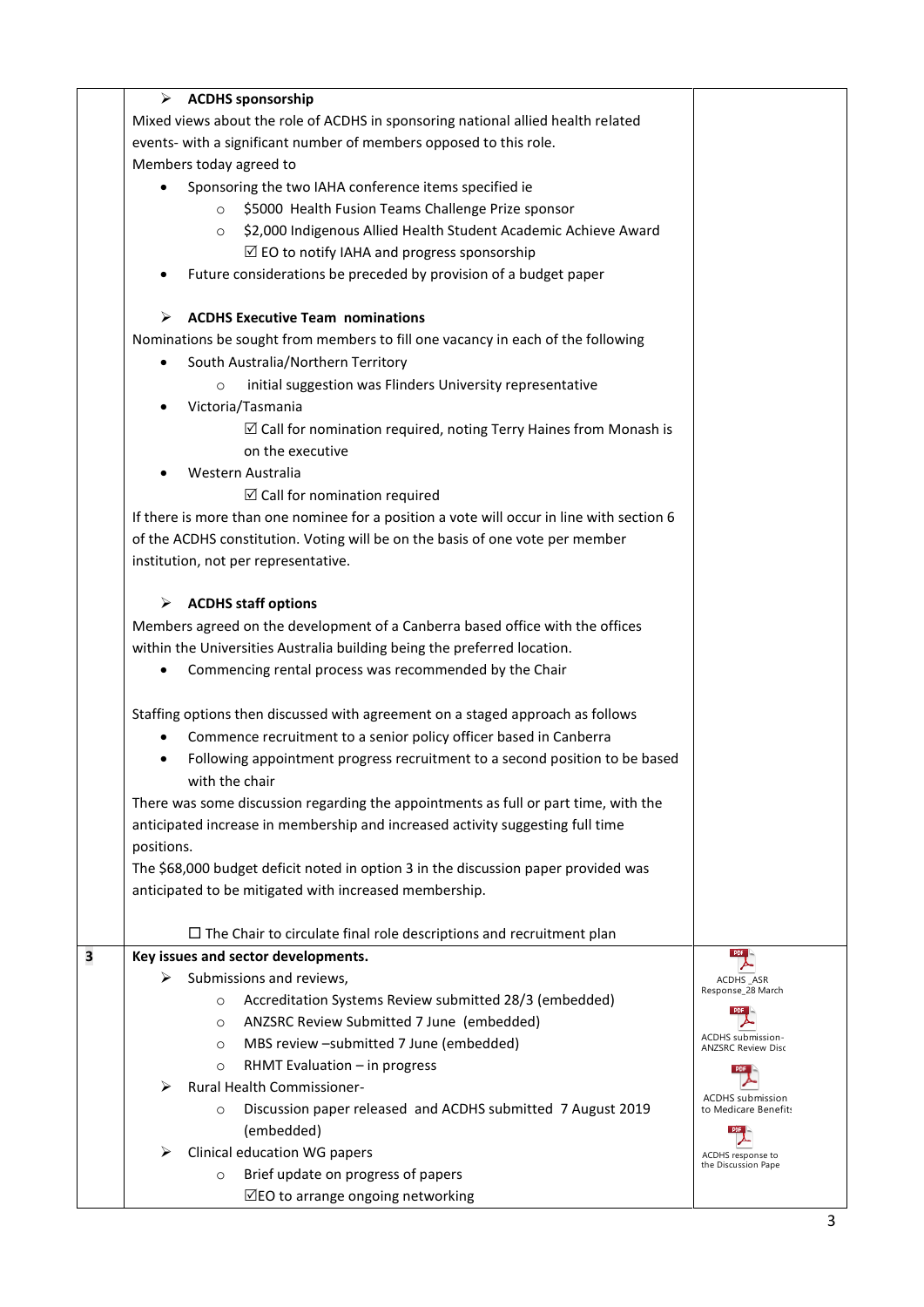|   | ➤<br>AAHLF                                                                         |  |
|---|------------------------------------------------------------------------------------|--|
|   | Brief update on recent AAHLF activity<br>$\circ$                                   |  |
|   | Aboriginal and Torres Strait Islander higher education and health (Matters to<br>➤ |  |
|   | raise)                                                                             |  |
|   | The lapsed IAHA- ACDHS MoU was noted at this point<br>$\circ$                      |  |
|   | $\Box$ The chair to ring and discuss options with IAHA CEO                         |  |
|   | Allied Health Assistant content in curricula-<br>⋗                                 |  |
|   | no specific update<br>$\circ$                                                      |  |
|   | increasing use of AHA or health support workers in disability sector<br>$\circ$    |  |
|   | noted                                                                              |  |
|   | Conferences<br>⋗                                                                   |  |
|   | ANZAHPE 1-4 July 2019- Canberra<br>$\circ$                                         |  |
|   | 2020 ANZAHPE conference to be held in Melbourne                                    |  |
|   | National Allied Health Conference 5-8 August-Brisbane<br>$\circ$                   |  |
|   | 2021 National Allied Health Conference will be in WA                               |  |
|   | IAHA conference 23 - 25 September 2019 -Darwin<br>O                                |  |
| 4 | <b>ANZSRC review</b>                                                               |  |
|   | Christopher Curran, Director, Research Evaluation, ARC and Daniel Bond, Assistant  |  |
|   | Director, Research and Evaluation, ARC, provided an overview of the ANZSRC review  |  |
|   | including the joint ownership by ABS and Stats New Zealand.                        |  |
|   |                                                                                    |  |
|   | ARC are involved as a key users of the FoR codes and is a member of the Review     |  |
|   | steering committee.                                                                |  |
|   | Discussion points                                                                  |  |
|   | There is an expectation of change resulting in a new ANZSRC in June/July 2020<br>٠ |  |
|   | Consider factors other than volume, such as<br>٠                                   |  |
|   | shared identity (including conferences that showcase the work of the<br>$\circ$    |  |
|   | professions of allied health)                                                      |  |
|   | Community of practice<br>$\circ$                                                   |  |
|   | Research methodology<br>$\circ$                                                    |  |
|   | Current thinking is leaning away from volume, towards methodology and              |  |
|   | community of practice                                                              |  |
|   | Yet to be decided is the size of change                                            |  |
|   | Minimal change V get it right<br>$\circ$                                           |  |
|   | So far it is not clear if a big change costs more than a small change<br>$\circ$   |  |
|   | So perhaps some blue sky thinking<br>$\circ$                                       |  |
|   | Consider the approach within EIA that has 2 categories                             |  |
|   | 1. Clinical Sciences; 2. Public Health and Allied Health<br>$\circ$                |  |
|   | initial ACDHS feedback was that allied health research is                          |  |
|   | across both areas                                                                  |  |
|   | ACDHS input to date                                                                |  |
|   | Submission focussed on the development of a new code 'allied health and<br>٠       |  |
|   | rehabilitation'                                                                    |  |
|   | Adopted a ' light touch ' approach by suggesting the addition of only<br>$\circ$   |  |
|   | one code, rather than one of each of the many professions of allied                |  |
|   | health                                                                             |  |
|   | Volume and visibility were the underlying principles<br>$\circ$                    |  |
|   | Allied health research is lost within predominantly lab based code of<br>O         |  |
|   | clinical sciences                                                                  |  |
|   | Lab based research is not a dominant approach within allied health<br>$\circ$      |  |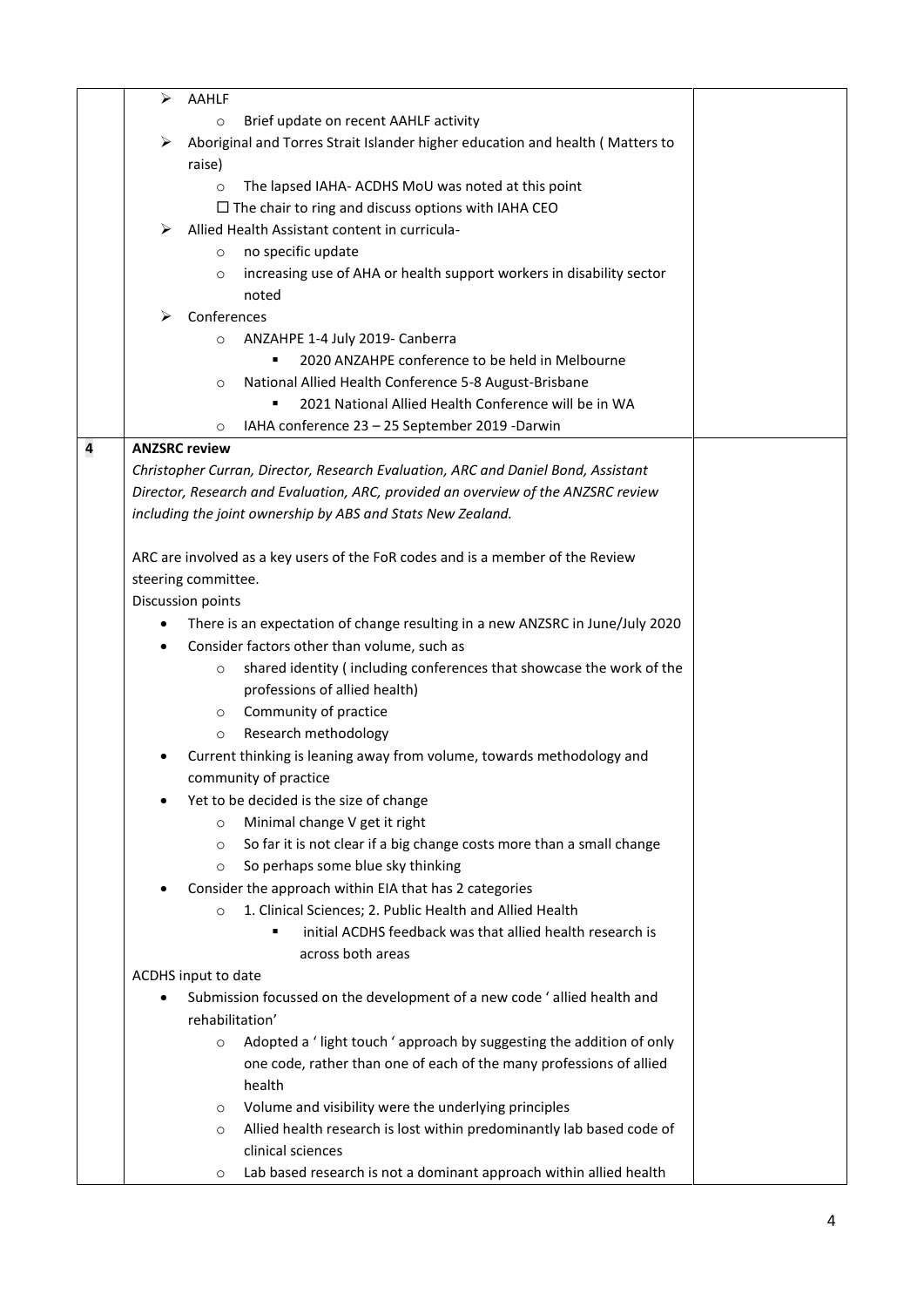|   | Based on quantum of work that could be coded to the new 11xx<br>$\circ$          |  |
|---|----------------------------------------------------------------------------------|--|
|   | code, it would be the 5 <sup>th</sup> largest within divisions 11                |  |
|   |                                                                                  |  |
|   | <b>ACDHS</b> questions                                                           |  |
|   | Is there a view on the usefulness or otherwise of 6 digit codes<br>$\Omega$      |  |
|   | Response noted the universities collect data a 6 dig level to                    |  |
|   | assist in coding                                                                 |  |
|   | ERA only reports at 4 dig level, with most reporting only at 2                   |  |
|   | dig level                                                                        |  |
|   | ? considerations of income/training /workforce<br>$\circ$                        |  |
|   | ? adopt a future focused approach<br>$\circ$                                     |  |
|   | Future state                                                                     |  |
|   | Disease prevention<br>٠                                                          |  |
|   | Benefits for all<br>٠                                                            |  |
|   | ACDHS: So what principles/issues to consider when thinking of allied health      |  |
|   | for example                                                                      |  |
|   | Interventions                                                                    |  |
|   | Behavioural change                                                               |  |
|   | Not lab based                                                                    |  |
|   | Health services research                                                         |  |
|   | Patient reported outcomes                                                        |  |
|   | Social sciences                                                                  |  |
|   | Medium sized research teams                                                      |  |
|   | Not methodology (as quite diverse)                                               |  |
|   | Impact                                                                           |  |
|   | Qualitative approaches                                                           |  |
|   | ? rural health a separate research area<br>٠                                     |  |
|   | How can ACDHS help?                                                              |  |
|   | QUESTIONS- ( $\Box$ provide responses to ARC)                                    |  |
|   | ACDHS view on the usefulness or otherwise of 6 dig codes<br>$\circ$              |  |
|   | If there was a new 4 dig code "Allied health and rehabilitation' what<br>$\circ$ |  |
|   | other professions/areas could be included                                        |  |
|   | Initial response suggested OT and SP  but could be many<br>٠                     |  |
|   | more                                                                             |  |
|   | Is indigenous population health under the AH umbrella<br>$\circ$                 |  |
|   | Response- no                                                                     |  |
|   | Re 1117- disability code<br>$\circ$                                              |  |
|   | A suggested review of language used                                              |  |
|   | $\boxtimes$ Kathy Refshauge to provide suggestions to Daniel                     |  |
|   | Next steps                                                                       |  |
|   | A draft revision will be published by the end of 2019                            |  |
|   | ARC may seek further input/guidance from ACDHS<br>$\bullet$                      |  |
|   | Chris will write to the chair and EO with any future questions<br>$\bullet$      |  |
|   | Invite to a future meeting                                                       |  |
| 5 | <b>Consumer Health Forum</b>                                                     |  |
|   | CHF Chief Executive Officer, Leanne Wells provided an overview of the Consumers  |  |
|   | Health Forum of Australia                                                        |  |
|   | Funded by the Commonwealth Health Peak and Advisory Bodes Programme              |  |
|   | 200 members- 2 categories<br>$\circ$                                             |  |
|   | Core-voting members                                                              |  |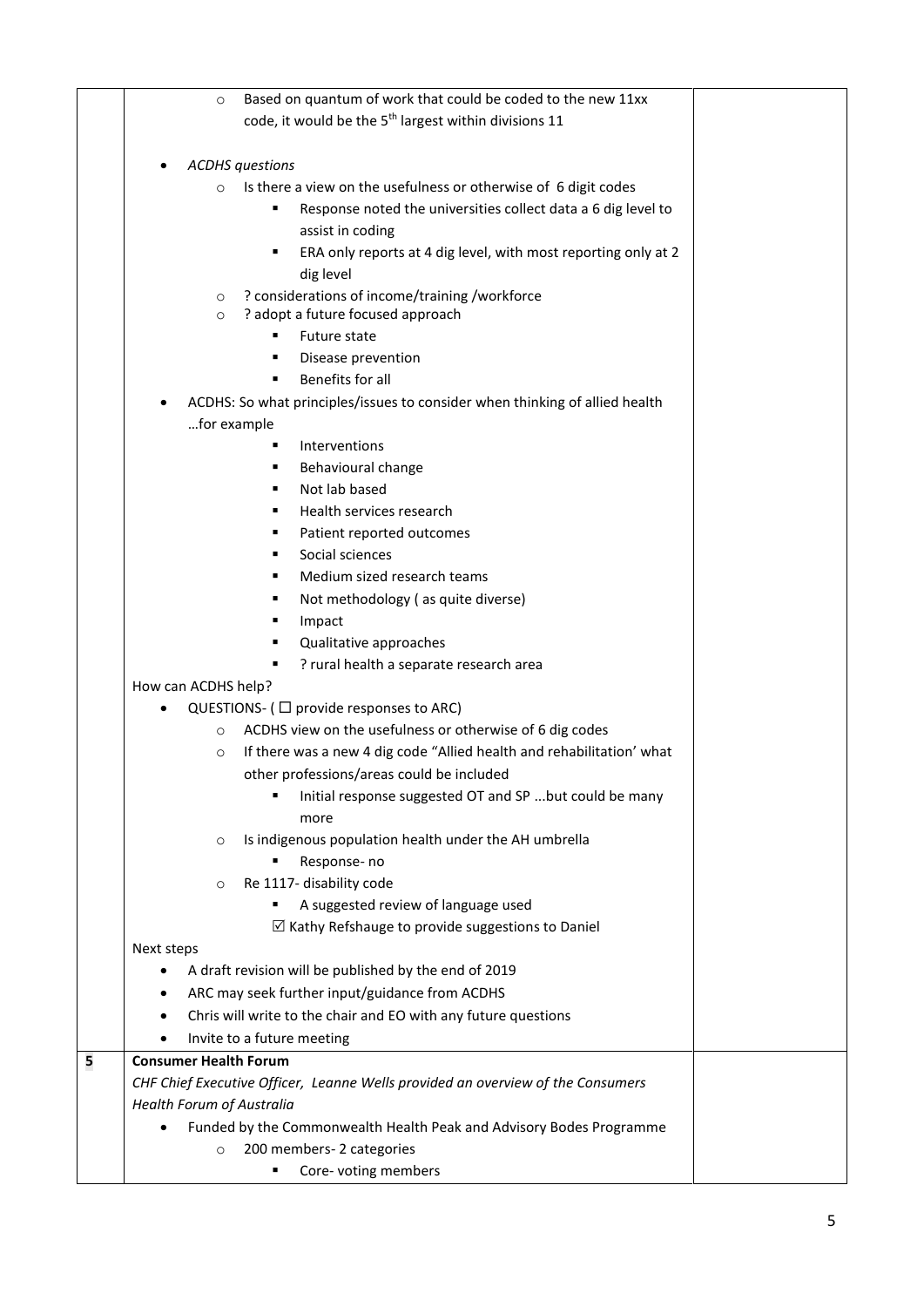|           | Non-voting members (ACDHS could join as an associate<br>٠                   |  |
|-----------|-----------------------------------------------------------------------------|--|
|           | member)                                                                     |  |
|           | Established for 30 years<br>$\circ$                                         |  |
|           | Bipartisan<br>$\circ$                                                       |  |
|           | Advocacy and consumer leadership<br>$\circ$                                 |  |
|           | Leadership in policy debate<br>$\circ$                                      |  |
|           | Co-creators of research                                                     |  |
|           | Co-translators of research<br>٠                                             |  |
|           | leading consumer generated ideas and policy<br>٠                            |  |
|           | Solution focussed<br>$\circ$                                                |  |
|           | Recent white paper- Shifting gears informs policy and advocacy              |  |
|           | https://chf.org.au/media-releases/shifting-gears-consumer-health            |  |
| ٠         | CHF hold roundtables to inform policy                                       |  |
| ٠         | 2016 survey -55 professional associations seeking perspectives on attitudes |  |
|           | and understanding of person centre care                                     |  |
|           | https://chf.org.au/publications/patient-centred-health-workforce            |  |
| $\bullet$ | The Real People Real Data Toolkit may be a useful reference                 |  |
|           | https://chf.org.au/sites/default/files/docs/rprdtoolkit.pdf                 |  |
|           |                                                                             |  |
|           |                                                                             |  |
|           | Policy/areas of interest/activity                                           |  |
|           | Shaping the future workforce                                                |  |
|           | Patient leadership-                                                         |  |
|           | eg piloting UK Kings Fund programme- Collaborative pairs<br>$\circ$         |  |
|           | https://chf.org.au/collaborative-pairs<br>$\circ$                           |  |
|           | Shifting the focus from providers to consumers is a key to transforming the |  |
|           | health system                                                               |  |
|           |                                                                             |  |
|           | Options for ongoing liaison between CHF and ACDHS                           |  |
|           | Organisation to organisation                                                |  |
|           | Sharing information (eg accreditation standards relating to<br>$\circ$      |  |
|           | consumers)                                                                  |  |
|           | Participating in thought leadership round tables (CHF run-by                |  |
|           | invitation)                                                                 |  |
|           | Inform policy development and advocacy                                      |  |
|           | Future practice                                                             |  |
|           | Education V the real works<br>$\circ$                                       |  |
|           | How curricula cover theory and practice of consumer centred care<br>$\circ$ |  |
|           | What would assist the workforce of the future                               |  |
|           | Program accreditation standards<br>$\circ$                                  |  |
|           | Where and how is consumer/person centred care                               |  |
|           | mentioned                                                                   |  |
|           | Brief discussion on professional standards V program<br>٠                   |  |
|           | standards                                                                   |  |
|           | $\Box$ EO to provide CHF CEO with a summary relevant standards related to   |  |
|           | consumers                                                                   |  |
|           | <b>Questions for ACDHS</b>                                                  |  |
|           | $\Box$ How to involve students in the 2020 CHF Consumer Leadership summit   |  |
|           |                                                                             |  |
|           | Eg student breakfast<br>$\circ$                                             |  |
|           | Student rate<br>$\Omega$                                                    |  |
|           | Scope to work together                                                      |  |
| ٠         | Consumer engagement                                                         |  |